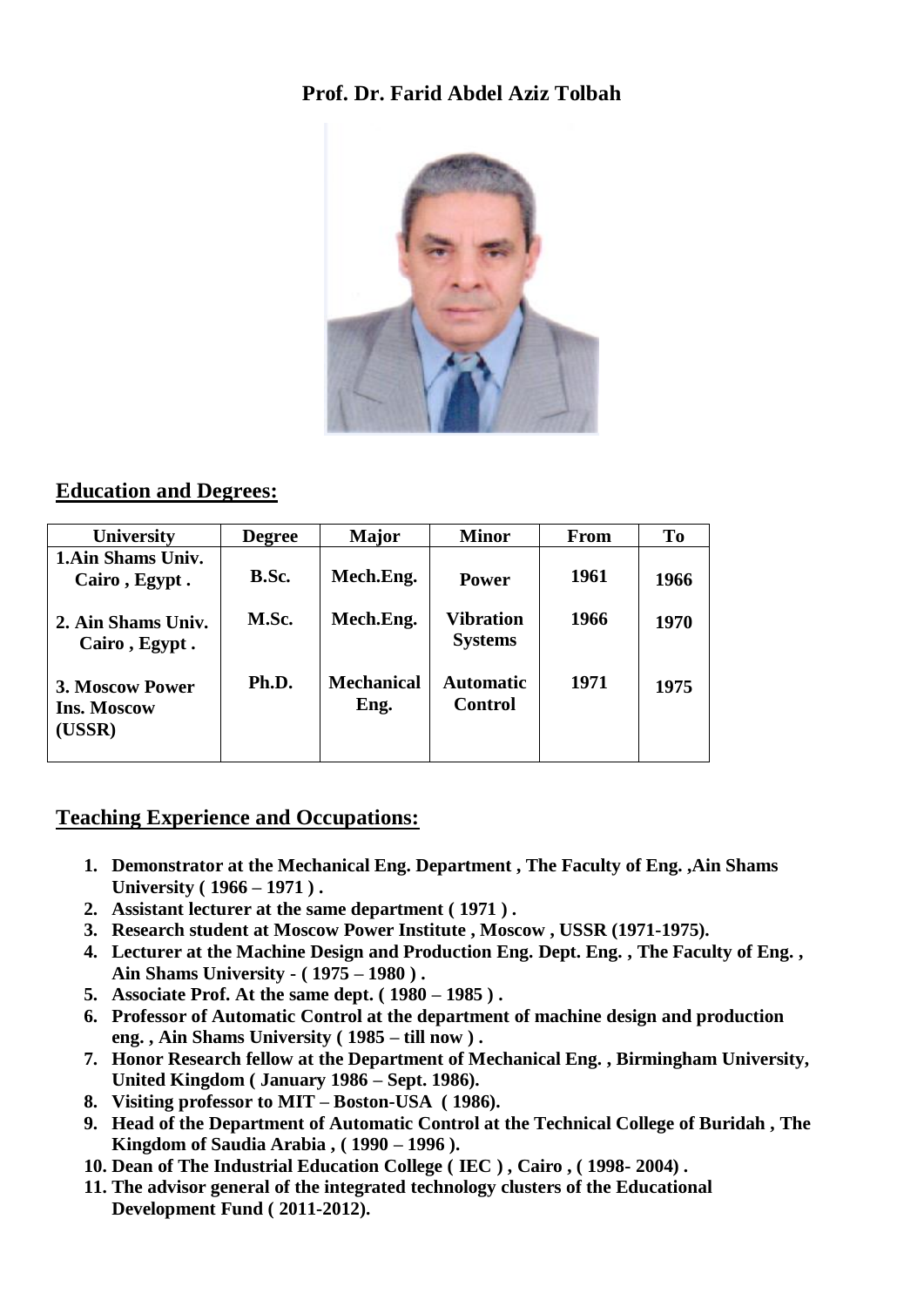## **The M. Sc. Thesis:**

**The thesis title : Modeling and Studying The Effect of Pre-stressing of Composite Beams and Leaf Springs on Damping Capacity and Stress Distribution.** 

**The Department of Mechanical Engineering , The Faculty of Eng . Ain Shams University , ( 1971 )** 

## **The Ph.D. Thesis :**

**.**

**The thesis title : The Method of Space Harmonics and its use in The Analysis of The Non-linear Control Systems .** 

**The Department of Automatic Control of Thermal Processes , Moscow Power Institute , Moscow , USSR , ( 1975 ) .**

#### **The Published Research Work:**

- **1. The International Publications ( overseas) in Russian and English:**
	- **1. Rotach V.Y. , A.T.Farid : The analysis of the non-linear systems using the method of space harmonics . Izvestia Vishix Ochibnix zavedenee, Power , No. 4 , Moscow 1974 .**
	- **2. A.T. Farid , Rotach V.Y. :The response of the non-linear systems to the stochastic signals . Izvestia Vishix Ochibnx Zavedenee , Power , No.6 , Moscow 1974 .**
	- **3. Rotach V.Y., A.T.Farid : The response of the non-linear closed loop dynamic systems to stochastic signals . IVYZ , Energy ,No.1 Moscow 1978**
	- **. 4. A.T.Farid , Rotach V.Y. : Error analysis of an information system considering the randomness of the measured processes . The works of MAEE , ASYTP No.188 , 1980 .**
	- **5. A.T.Farid : Planning of experiments for identification industrial plants . Report for the research work MAEE ( The library of MAEE , 410C ,1982.**
	- **6. Bendary F., Drouin M.,Tolbah F. : A closed loop hierarchical control of non-linear systems . 4th IFAC/IFORS Symposium , Large scale systems : Theory and applications , August 26-29 , 1986 , Swiss Fedral Institute of Technology ; Zurich , Switzerland .**
	- **7. F. Tolbah , Z.Ghoneim , F.Bendary : Power unit identification and control; First Symposium on Electric power systems in Fast Developing Countries ; ( IEEE sponsered) ; Kingdom of Saudia Arabia ; MARCH 21- 24 1987 .**
	- **8. Tolbah F.A. , Magdy A.H. : A reccurent Neural Network based sequential controller for automated manufacturing systems . The International Journal of Mechatronics , UK , ( Accepted for publication on 2001) .**
	- **9. Tolbah F.A. , Magdy A.H. : A Neural Network based controller for flexible manufacturing systems . The International Journal of Flexible Manufacturin Systems , ( Accepted for publication on 2001 ) .**

## **2. Publications at International Conferences in Cairo:**

**10. Tolbah F.A.: About the approximate analysis of stochastic relay systems ; Proceedings of the first international Ain Shams University Conference on " Production and Design for denelopment ; Cairo; December 1984.**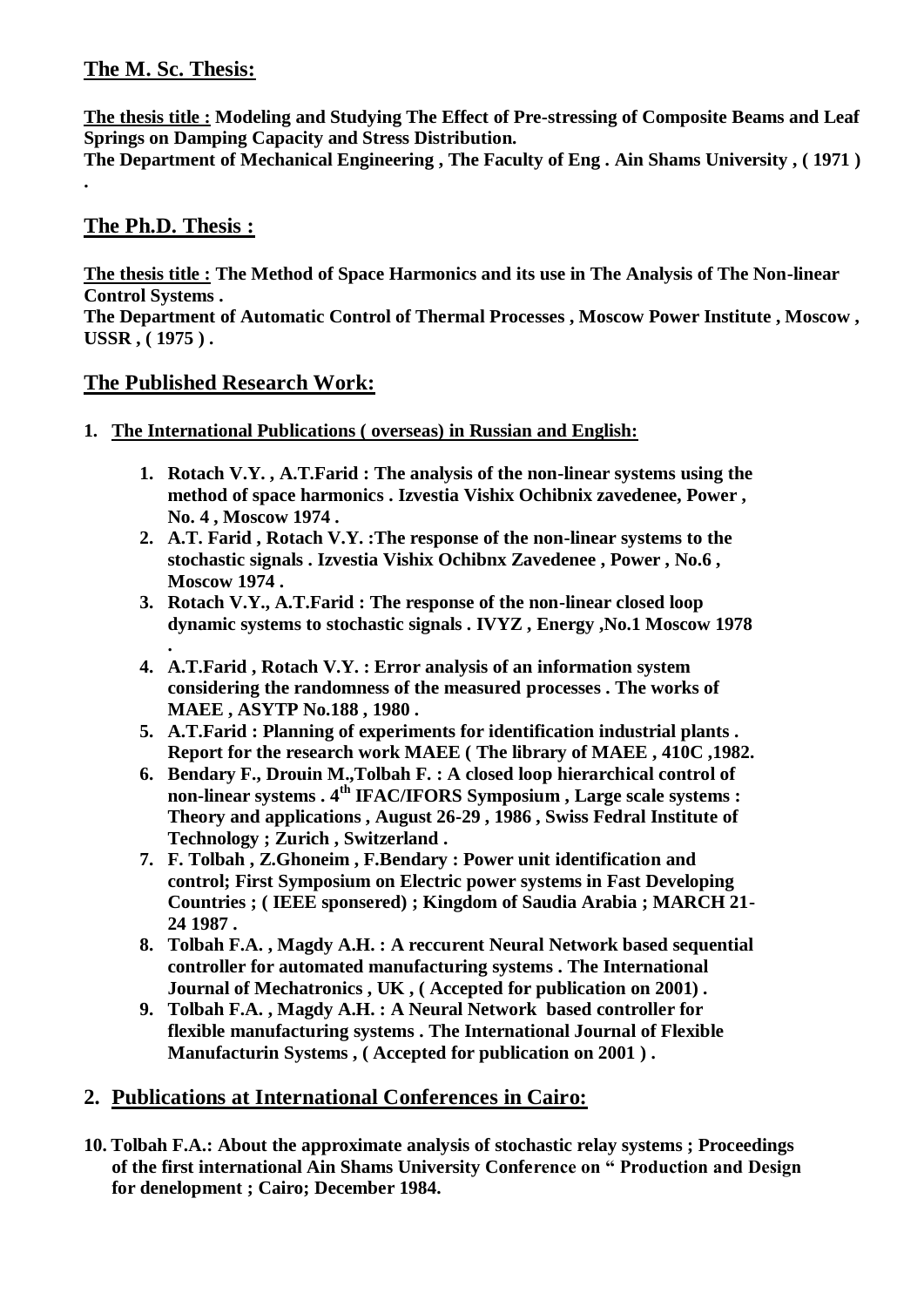- **12. Tolbah F.A. : A new design of an electro-hydraulic servo-positioner for automated assembly lines ; Second International Conference Proceedings ; Vol. II ; Alexandria , december 1984 .**
- **13. Tolbah F.A. :Design and construction of a non-linear compensator for a gyroscopic system ; Proceedings of the 1st International Ain Shams University Conference on Production Eng. And design for development ; Cairo December , 1984 .**
- **14. Tolbah F.A.,OmarA.A.,Saad El Din M.M.: Study of the performance of the pneumatic control system ; 2ed International Conference on Technology for Development ; General Organization for Industrialization ; Cairo, May 1982 .**
- **15. Tolbah F.A., Nadim S.A., El Sabbagh A.S.: Identification of the traffic mobility in Medan El Tahrir ; 8th international congress for statistics , computer science ; Ain Shams University ; March 1983.**
- **16. El Sabbagh A.S., Tolbah F.A. ,Nadim S.A. : Traffic cross-correlation analysis in Medan El Tahrir ; The same conference as above .**
- **17. Tolbah F.A. : Identification and control of a steam boiler ( Applied to Cairo West Power Station) ;5th international conference for mechanical power engineering ; Ain Shams University, October 1984 .**
- **18. F.A. Tolbah : The optimum tuning of controllers in non-linear control systems ; Mechanical power Eng. International conf. ;Cairo , Nov.1979.**
- **19. F.A. Tolbah : Determination of the probability density function of the state of some non-linear systems ; The fourth International Congress on Statistics and Computer Sciences , Cairo ; March 1979 .**
- **20. F.A. Tolbah : An engineering approach for synthesis of a class of multivariable control systems ; Fifth International Conference on Automatic Control , EHCAC ; Cairo , Nov. 1980 .**

#### **3.Publications at national conferences :**

- **21. Tolbah.F.A.: Decoupling and optimum control of a class of multi-input multi-output systems ; 1st conference on applied mechanical engineering; M.T.C. ; Cairo , May 1984 .**
- **22. Tolbah F.A.: Optimum control of a gyroscopic stabilizer with stochastic disturbance ; the same conference as above .**
- **23. Tolbah F.A.: An optimum learning algorithm for traffic modeling in Medan El Tahrir ; Proceedings of the 9th operations research conference , Zagazig University , February 1983 .**
- **24. A.T.Farid : On the convergence of some algorithms of iterative tuning of industrial controllers using a sine-wave generator ; The third national conf. On Automatic Control ; E.H.C.A.C. ; Vol.1 , Cairo ,Nov. 1976 .**
- **25. A.T.Farid: The method of space harmonics and its use for non-linear system analysis ;IFAC , national conference on Automatic Control ; Cairo Nov. 1976 .**
- **26. A.T.Farid : Use of the analog computer to study the iterative tuning of controllers in**  industrial control systems ; The 4<sup>th</sup> annual operations research conf. ; Special issue ; **Vol.4 No. 1 ; Feb.1978 .**
- **27. F.A.Tolbah : Design and test of a non-linear filter for differentiating noisy signals ; The fifth annual operations research conf. ; Special issue Vol.5 , December 1978 .**
- **28. F.A.Tolbah: Design of the functional block of industrial controllers ; 4th Conf. On Automatic Control ; EHCAC; Cairo, Nov.1979 .**
- **29. F.A.Tolbah : Power unit identification and its impact on the on-line control system of the Egyptian Unified Power System .Program of Egyptian American Workshop on (ULP) in Energy Sector ;FRCU Supreme Council of Universities , Cairo 4-6 Jen. 1988, Egypt .**
- **30. S.M.El-Mahdi,F.A.Tolbah,M.H.Refaat: Anew design of a pneumatic servo-system ; Third Conf. On theoretical and applied mechanics ; Academy of Science and Technology , Cairo 14-17 Nov.1988 ;Egypt.**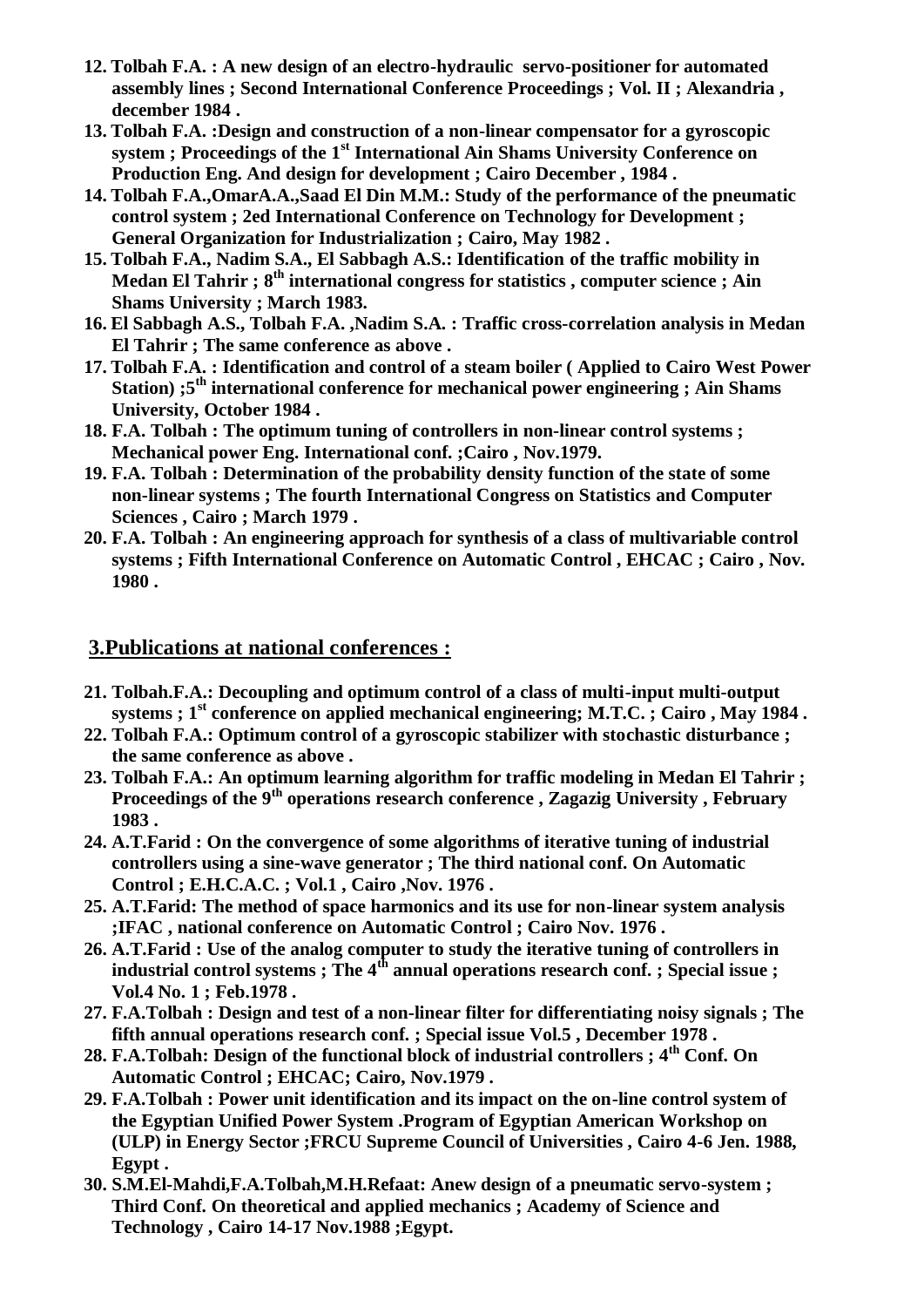#### **The latest published research work:**

- **31. F. A. Tolbah, A. M. Aly, and W. A. El-Badry, "Automated grading system for garnished wall plates: A mechatronic approach,". The 8th International Conference on Production Engineering and Design for Development (PEDD8), Cairo, Egypt, 2010.**
- **32. F. A. Tolba, A. M. Aly, and W. A. El-Badry, "An Enhanced Vision System for Sorting Ceramic Plates Based on Hybrid Algorithm and USB Interfacing Circuitry,", The 27th National Radio Science Conference, Menoufia, Egypt, 2010.**
- **33. Farid A.T., Magdy M.A., Ahmed R. : Control of industrial servo systems in presence of motor-load inertia mismatch using µ-synthesis; 8th International Conference on Electrical Engineering ( ICEENG 2012); Military Technical College, Kobry El-Kobbah, Cairo, Egypt; 2012.**
- **34. Waleed A. El-Badry, Ahmed Ali and Farid Tolbah :A Mechatronic Vision System For Inspection Of Garnished Wall Plates; ICIES2012 , 1st International Conference on Innovative Engineering; Alexandria, Egypt, Dec. 7-9 , 2012 .**

## **Published Books:**

**The following books have been published in arabic :**

**.1 كتاب " هندسة التحكم األوتوماتى " - الناشر :عمادة شئون املكتبات - جامعة امللك سعود ابلرايض - اململكة العربية السعودية** 

**1989**.

**.2 كتاب " تقنية التحكم اآللى فى المعدات الصناعية والميكاترونية " رقم االيدا بدار الكت 10201**

 **ISBN 977-19-5023 –1 /1997** 

**.3الرسم ابألوتوكاد** 

|  | $(2D)$ - ISBN 977-19-31-5/1999   |
|--|----------------------------------|
|  | $(3D)$ - ISBN 977-5248-34-5/2001 |

#### **Translated Books:**

 **I translated the following two books from Russian to English to the Library of Congress in USA .**

- **1. About the movement and the control functions of humans (255 pages).**
- **2. Micro-structural analysis of motor coordination in humans ( 173 pages) .**

#### **M.Sc. & Ph.D. Thesis Supervision Program:**

 **A great effort and long periods of time are usually devoted to the supervision of the M.Sc. & Ph.D. thesis of the postgraduate students , and as a result of that the following results have been achived :**

- **1. 16 holders of the M.Sc.**
- **2. 1 holder of the Ph.D.**
- **3. 8 students are currently under my supervision for the M.Sc. degrees.**
- **4. 2 students are currently under supervision for the Ph.D. degrees .**

#### **Conference Organization Activities :**